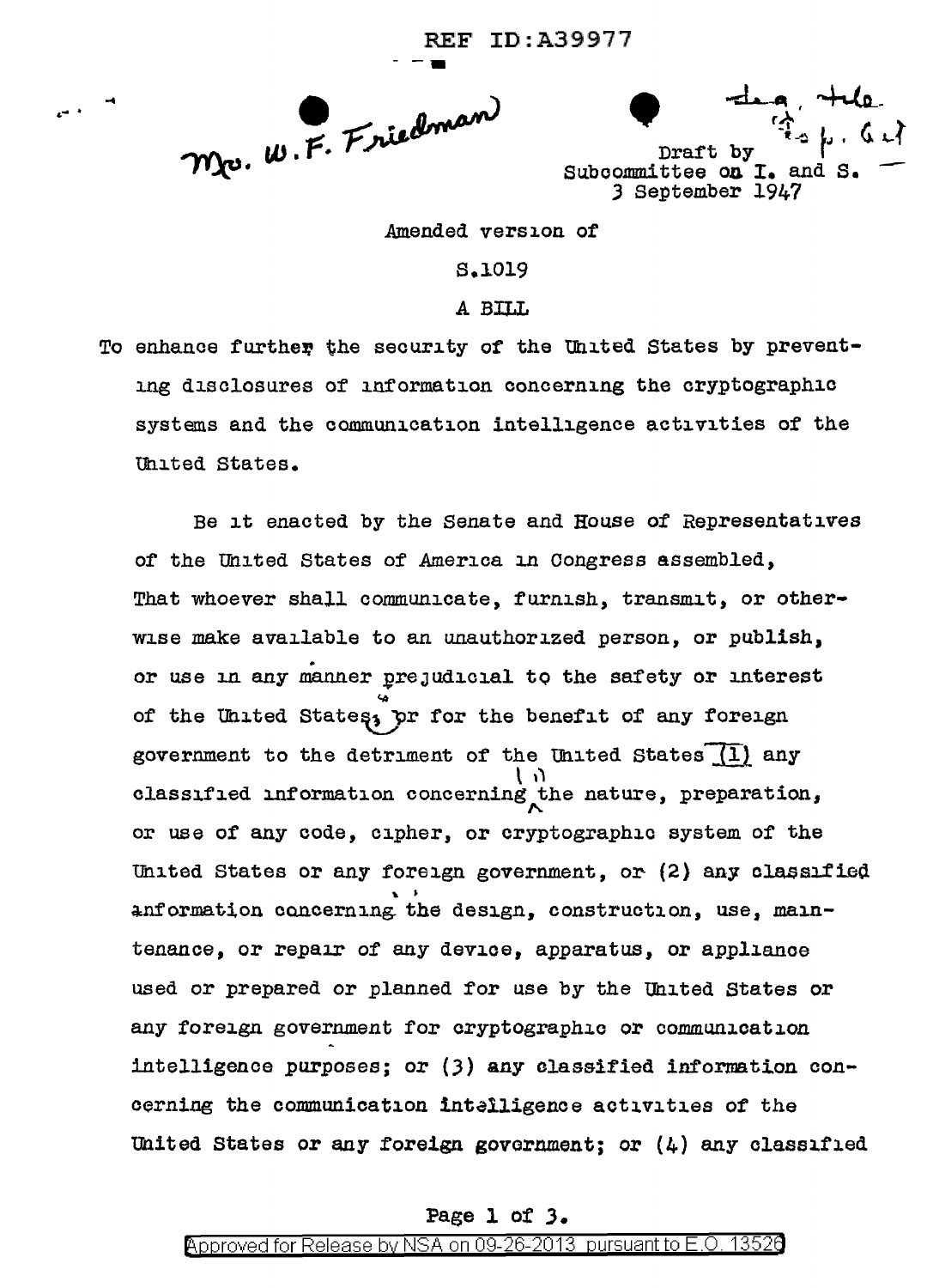... ,,,,..

Subcommittee on I. & S. *3* September 1947 s.1019-.Amended -------------

information obtained from the communications of the united States or any foreign government by the processes of communication intelligence, shall be fined not more than \$10,000 or imprisoned not more than ten years or both.

Sec. 2. (a) The term "classified information" as used herein shall be construed to mean information which, at the time of a violation under this Act, is, for reasons of national security, specifically designated by a United States government agency for limitation or restriction in dissemination or distribution. The term "classified procedures and methods" as used herein shall be construed accordingly.

(b) The terms "code", "cipher", and "cryptographic system" as used herein shall be construed to include in their meaning any metnod of secret writing and any mechanical or electrical device or method used for the purpose of disguising or concealing the contents or the meanings of communications. The term "cryptographic purposes" as used herein is correspondingly extended in the scope of its meaning.

(c) The term "foreign government" as used nerein shall be construed to include in its meaning any person or persons acting or purporting to act for or on behalf of any faction, party, department, agency, bureau, or military force

Page  $2$  of  $3$